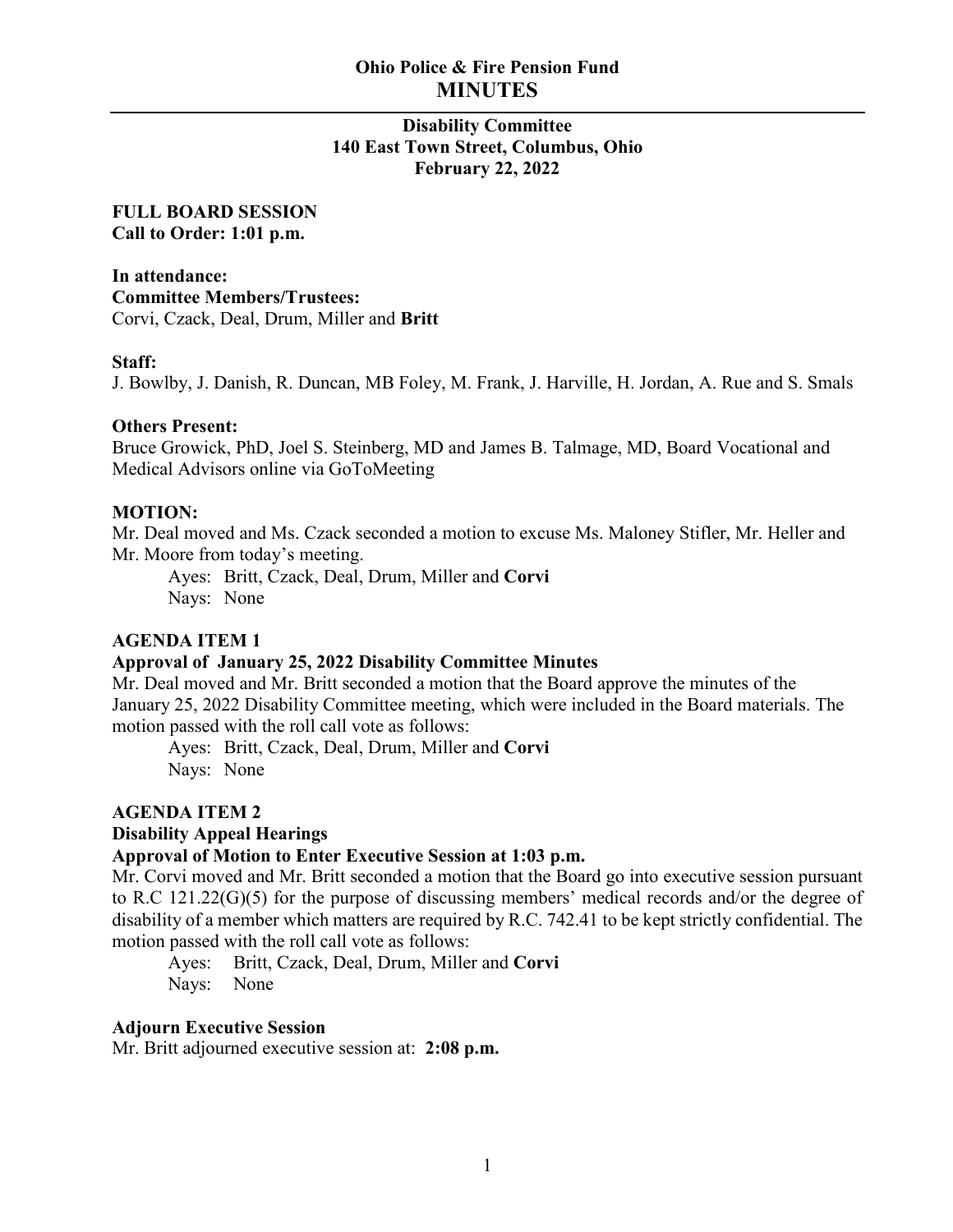# **Ohio Police & Fire Pension Fund MINUTES**

# **Disability Committee 140 East Town Street, Columbus, Ohio February 22, 2022**

**AGENDA ITEM 3 Disability Experience Report – 4th Quarter 2021** No discussion.

**AGENDA ITEM 4 Approval of February 22, 2022 Hearing Recommendations:**

## **Death Fund Benefit Hearings**

There were no Death Fund Benefit Hearings this month.

### **Initial Determination Hearings**

Mr. Britt moved and Ms. Czack seconded a motion that the Board approves the recommendations for the thirteen (13) Initial Determination Hearings as detailed in the Summary of Benefit Matters list presented to the Board on February 22, 2022. The motion passed with the roll call vote as follows:

Ayes: Corvi, Czack, Deal, Drum, Miller and **Britt** Nays: None

### **Reconsideration Hearings**

There were no Reconsideration Hearings this month.

## **Appeal Hearings**

Mr. Britt moved and Ms. Czack seconded a motion that the Board approves the recommendations for the three (3) Appeal Hearings as detailed in the Summary of Benefit Matters list presented to the Board on February 22, 2022.The motion passed with the roll call vote as follows:

Ayes: Corvi, Czack, Deal, Drum, Miller and **Britt** Nays: None

## **Reporting Waivers**

Mr. Britt moved and Ms. Czack seconded a motion that the Board waives the mandatory medical evaluation and filing of Annual Earnings Statements for future years for the members identified in the Disability Reporting Waivers List presented to the Board on February 22, 2022. The motion passed with the roll call vote as follows:

Ayes: Corvi, Czack, Deal, Drum, Miller and **Britt** Nays: None